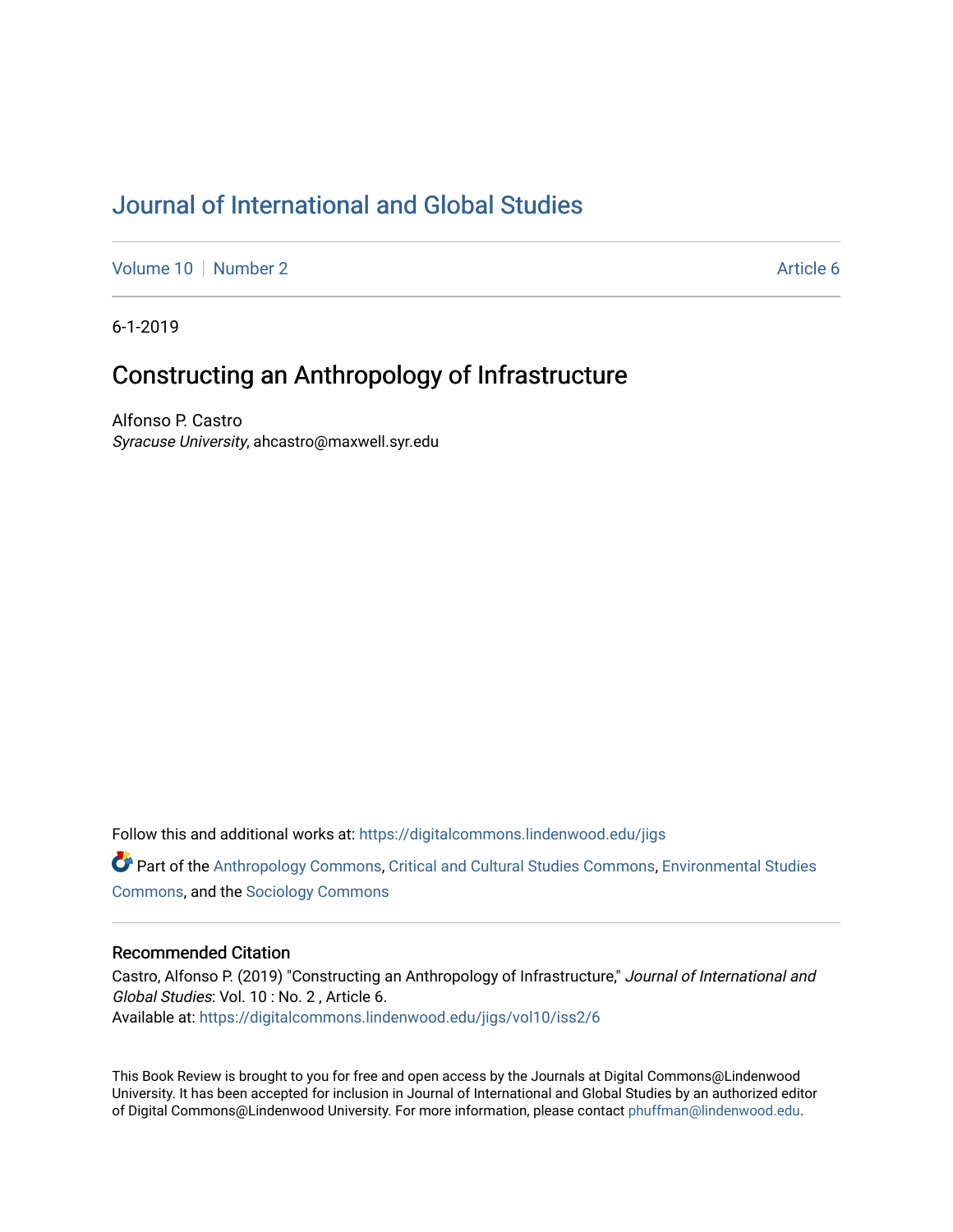#### **Constructing an Anthropology of Infrastructure**

*Review Essay by A. Peter Castro, Department of Anthropology, Syracuse University, [ahcastro@maxwell.syr.edu.](mailto:ahcastro@maxwell.syr.edu)* 

Anand, Nikhil, Akhil Gupta, & Hannah Appel (Eds.). *The Promise of Infrastructure*. Durham and London: Duke University Press, 2018.

Scudder. Thayer. *Large Dams: Long-Term Impacts on Riverine Communities and Free-Flowing Rivers*. Singapore: Springer, 2018.

Infrastructure has become a hot topic in contemporary anthropology. By some accounts, this is a remarkable turnaround. According to Marco Di Nunzio (2018, p. 1), infrastructure was once largely ignored because anthropologists viewed the subject as "unexciting and irrelevant..., boring." He claims that this supposed lack of interest was not snobbism but an outcome of "modernist representations" portraying infrastructure as "inert, nearly invisible" (p. 1). People generally accepted that modernity, progress, and development meant being enmeshed in networks of wires, pipes, electromagnetic waves, cell towers, roads, ports, and other features of built environments. Yet limitations in delivering or maintaining infrastructural services brought their centrality as features of life to the surface. Anthropologists now recognize that issues involving these services potentially offer deep insights regarding unequal societal power, the state, and markets. The gap between those connected to services and those not connected to services, for example, often forms the dividing line between living a good life and hard times. Awareness rapidly spread in academia that infrastructure mattered. Even if one does not entirely agree with the claim that infrastructure had been ignored (an issue addressed later in this essay), there is no denying Penny Harvey's statement in the edited volume under review that anthropological studies of infrastructure are currently "booming" (p. 85). Coinciding with such studies are attempts to coin new theoretical concepts—*e.g*., energopolitical process, technopolitics, infrastructural time, and infrastructural poetics—all of which seek to indicate the presence and interplay of political, economic, ideological, aesthetic, and material considerations.

*The Promise of Infrastructure,* edited by Nikhil Anand, Akhil Gupta, and Hannah Appel, will likely be considered a key text in this growing literature. The book, which started as a seminar at the School for Advanced Research, consists of a lengthy introduction by the editors and nine single-authored chapters covering ethnographic cases and theoretically-oriented studies. Almost all of the writers are identified as anthropologists. What unites the collection as a whole is its analytical ambition, as the authors seek in their own ways to push forward theoretical, methodological, political, and other agendas regarding the study of infrastructure. In most instances, the authors achieve their aims, offering creative, thoughtful, and often convincing essays that should help stimulate further social research on infrastructure. Yet the value of the volume is somewhat diminished by its limited view of the contributions to theory, method, politics, and policy by previous generations of anthropologists concerned with the complexities of infrastructure. Appel, Anand, and Gupta, in their Introduction, acknowledge that anthropology since its beginning has been "preoccupied" by "the relationship between infrastructure, environment, and modernity" (p. 7) but say surprisingly little about this past. Morgan's early evolutionism is covered briefly as an example of "techno-developmentalist teleologies," but later materialist theorists White, Steward, and Harris are mentioned only in passing. The introduction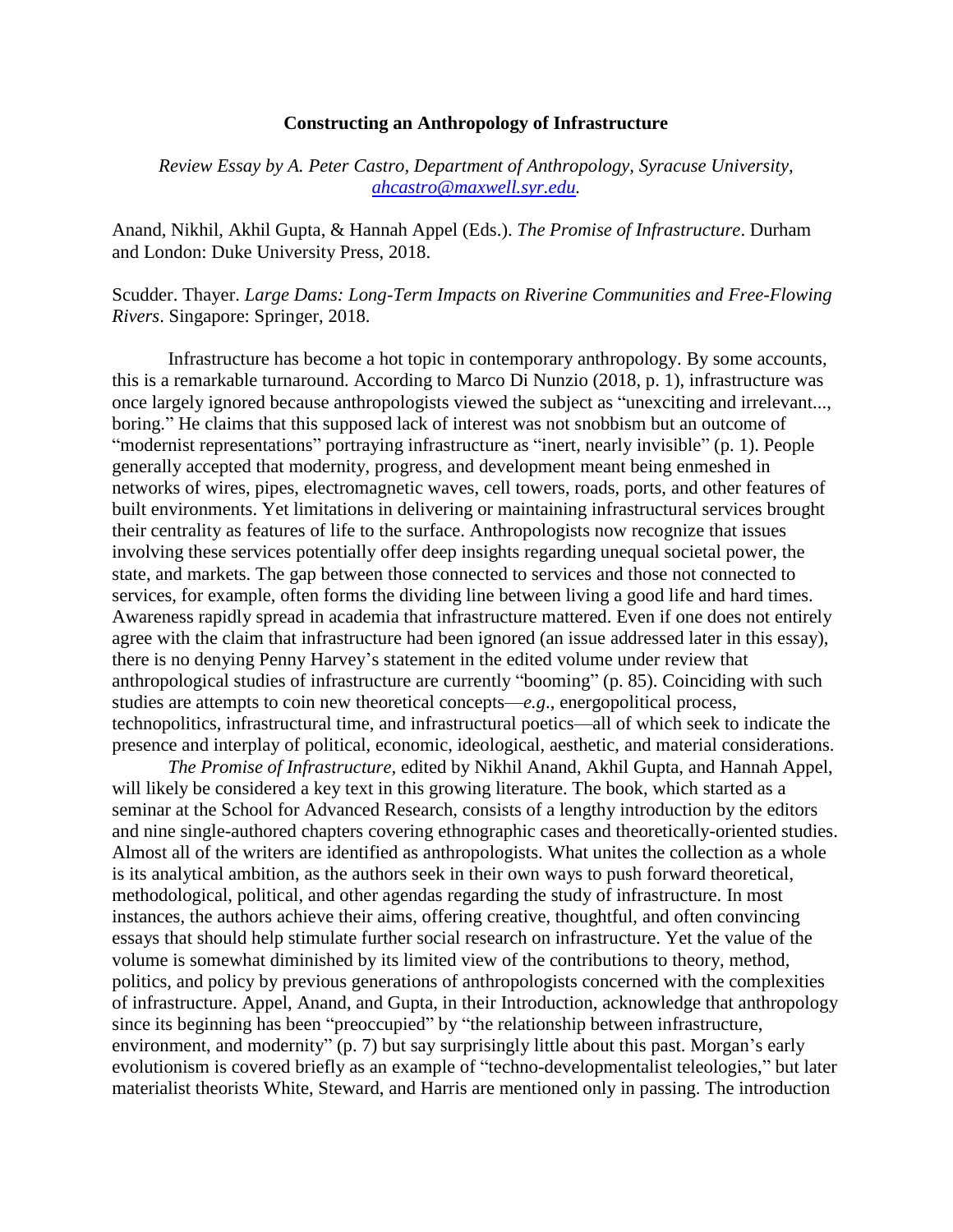also only briefly mentions that dams displace millions and result in highly skewed distributions of benefits; however, it largely ignores the considerable efforts of anthropologists to document such situations and address them through research, lobbying, policy formulation, and other actions. It strikes me as odd that the editors and other authors generally downplay their discipline's history in this way rather than embrace it. At the same time, this very lack of awareness or appreciation of the past may help explain why infrastructure remains a *terra nova* for research, with influence coming from specialists in history and sociology, as well as theoretical perennials such as Foucault and Althusser.

The editors' introduction presents a compelling case for anthropologists and others to take into account infrastructure as "an integral and intimate part of daily social life" (p. 6), affected by and affecting gender, kinship, class, ethnicity, race, and patronage. Infrastructure involves a meeting of "aesthetics, meaning, and materiality" (p. 27), and its many aspects can be explored in multiple ways. The book's title invokes the promises offered by infrastructure for a better life, development, and modernity. The title easily could have been *The Unfulfilled Promise*, however, as the introduction and subsequent chapters generally highlight the disappointments, disastrous outcomes, betrayals of public trust, and other troubles associated with infrastructure. The editors point out that examining infrastructure requires a politicallysavvy and sophisticated holistic understanding of its temporal and spatial dimensions, especially given its often lengthy, discontinuous, and uneven unfolding, as well as its likely deteriorating or unwelcome presence into the future. As the editors predict, "Nuclear wastes will probably pollute the earth long after humans are extinct" (p. 19). Greater attention also needs to be paid, they say, not only to the interactions—political and otherwise—of humans, nonhumans, and infrastructure material that compose an infrastructural assemblage but also to the attribution of agency to both human and nonhuman actors. Analyzing infrastructure allows for both greater understanding of and reflection on its future, including "what kinds of infrastructure—epistemic, energetic, political—[we] might…contemplate from the everyday ruins and rubble wrought by infrastructure today" (p. 30). The introduction concludes with an appreciation of how ethnographic studies "can redeem the promise of infrastructure" by increasing its social and political visibility.

The single-authored chapters are divided into three thematic parts: time, politics, and promise, representing key dimensions covered in the introduction. Hannah Appel starts Part I with a chilling account of the arrogantly conceived and generally inefficient infrastructural spending spree by Equatorial Guinea's kleptocracy. What stands out is the callous elite squandering the country's oil wealth and repressing critics while bureaucrats and businesses in the international development industry simply go with the flow of money. Akhil Gupta deals with the temporality of infrastructure by calling for dynamic analyses focused "on movement and process, on the constant struggle between renewal and ruination" (p. 73). The latter is conceived as something endemic to infrastructure, rather than a condition occurring after its lifetime. His examples come from India, including Bangalore's numerous incomplete infrastructure projects. Penny Harvey draws on long-term fieldwork on two Peruvian roads to show how the project comprises political intent and relations among the wide-ranging actors involved. Intentions and relations shifted, often unpredictably in the context of broader societal changes, as the roads project moved from planning to building to everyday use. Harvey stresses that "people's lives will have infrastructural consequences that designers and planners can never control" (p. 96). The importance of the unanticipated in technological change is a theme that dates back to early work by applied anthropologists (see Foster 1962). Christina Schwenkel uses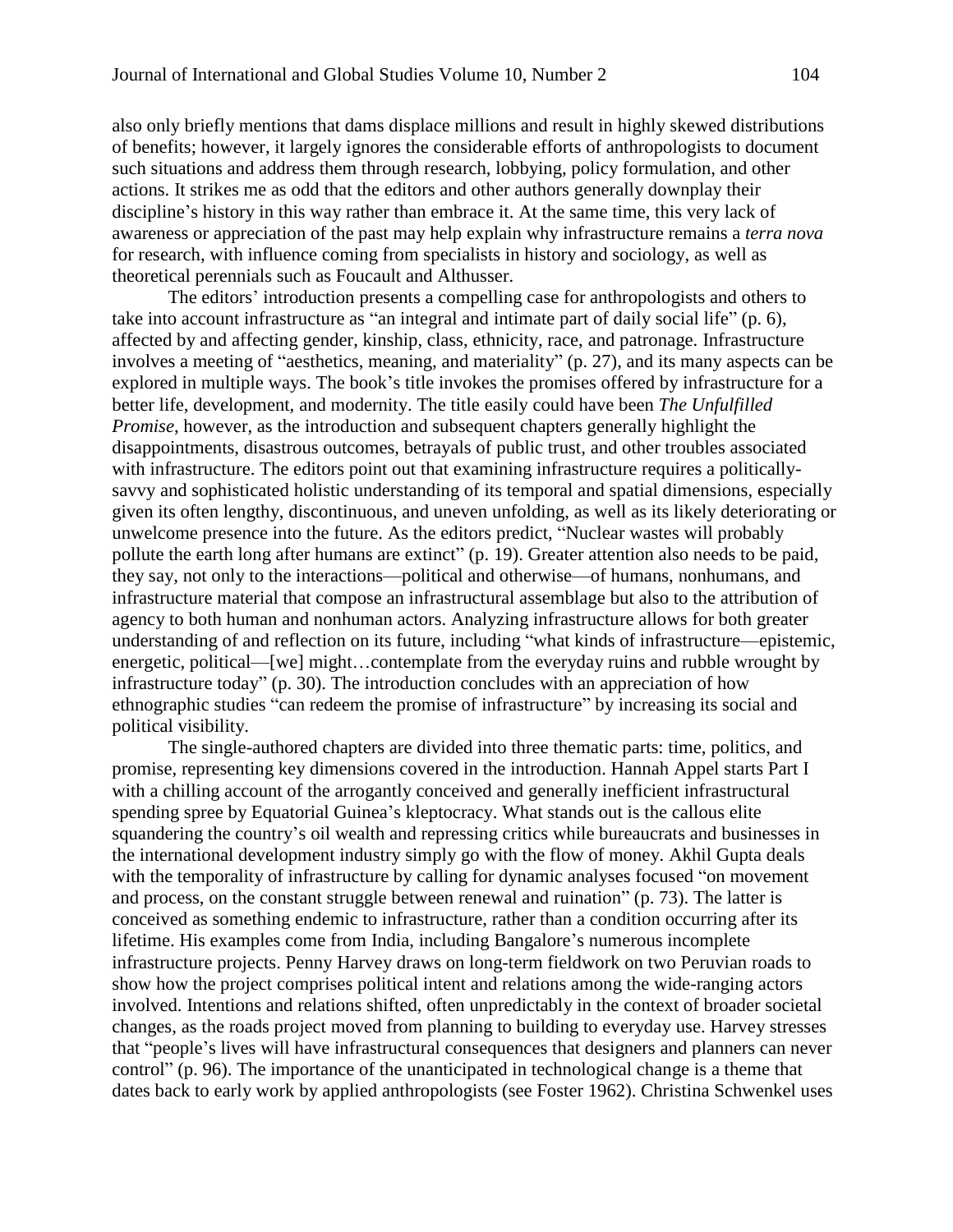the power plant smokestack in Vinh City, Vietnam, to explore the shifting fortunes of socialist and neoliberal modernity. Local poets celebrate past collectivist sacrifices, particularly the defense of the power plant against American attacks during the Vietnam War. An emblem of socialist progress, the increasingly inefficient plant closed in the mid-1980s, only its smokestack remaining a national heritage site. Electricity returned only with market reforms, with lowincome city residents feeling a sense of betrayal at not reaping the benefits promised by socialism's modernity as they struggle to afford the high rates charged for electricity.

Antina von Schnitzler's chapter, which opens Part II, is concerned with infrastructure as both an "ethnographic object" and "epistemological vantage point" for understanding South African politics, including how many of its poorer citizens have "lived experiences of democracy" (pp. 147-148). Her insightful study emphasizes the still pervasive legacy of Apartheid, the racist regime that ruled the country until the early 1990s. Racial separation manifested itself in differential access to infrastructure. For residents of townships and shanty towns and many rural areas, overcoming this pernicious pattern has proven difficult, especially in the era of economic liberalism, user-fees, and under-resourced governments. The second and final chapter in this part consists of Nikhil Anand's study of Mumbai and India's complex water infrastructural politics. He points out that the rise of the municipal piped water supply during colonial times was both a technical and political achievement, bestowing legitimacy upon the administration. Shifting to contemporary water politics, Anand documents how poor communities obtain or enhance water services through interaction with city councilors and water engineers.

The "Promise" section begins with Brian Larkin's chapter dealing with infrastructure's political aesthetics, which he intends as a theoretical contribution. Those seeking a singular political theory related to infrastructure will have to look elsewhere, however. Larkin's chapter nonetheless offers a useful appeal for the creative exploration of infrastructure, examining material assemblage, political rationalities, and aesthetic fields through both the humanities and social research. Geoffrey C. Bowker ponders the issue of the sustainability of knowledge infrastructure. He notes that most scholarly research disappears from citation within five years, while the institutional structure of academic disciplines is at odds with the growing need for integrative knowledge. Dominic Boyer's closing chapter claims that the emergent anthropology of infrastructure represents an "'anti-anthropocentric turn' in the human sciences," away from Keynesian and neoliberal carbon modernity (p. 227). Using Marxian ideas, he shows how "infrastructure stores the productive powers of labor...[such] that they can be released later in magnitudes that appear to transcend nominal inputs" (p. 229). Boyer argues that although it may play a conservative role, infrastructure can be revolutionary, citing Lenin's vision of electricity's role in building a new proletarian state. He also covers Hermann Scheer's campaign for a decentralized solar economy and societal transformation. Boyer concludes by promoting personal and civilizational processes of "rebecoming," especially among white men, who he holds responsible for the "carbon modernity" causing our current environmental crises.

Taken as a whole, Anand, Gupta, and Appel's edited volume illustrates the wide-ranging possibilities for ethnographic and other anthropological research on infrastructure, furnishing many theoretical, methodological, and political considerations as inspiration and guidance. Some of the chapters feature photographs that support the text. At the same time, *The Promise of Instructure* furnishes a limited account of anthropology's actual engagement with this domain of studies. In contrast, Thayer Scudder's *Large Dams: Long Term Impacts on Riverine Communities and Free Flowing Rivers* provides an astounding chronicle of some of the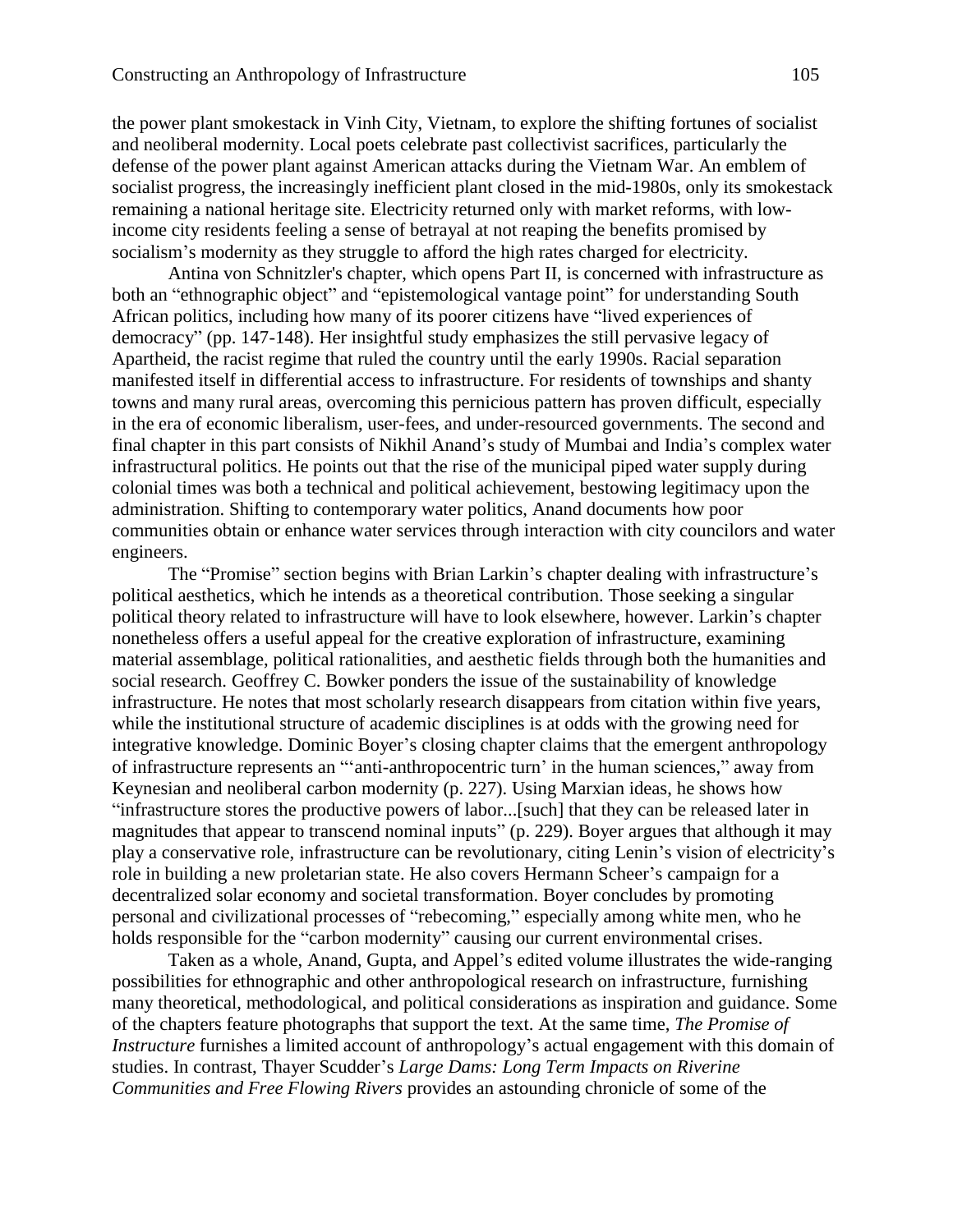discipline's broader contributions to this field of study. The book details his six-decade long journey to understand and address the impacts of river basin development, especially large dams, of which more than 50,000 exist worldwide. I view this work as part of a  $21<sup>st</sup>$ -century trilogy by Scudder, which, taken as a whole, reveals significant continuities and shifts in his thinking. *The Future of Large Dams: Dealing with Social, Environmental, Institutional and Political Costs* (2005) was written after he served as a member of the World Commission on Dams from 1998 to 2000. In it, Scudder elaborated on technical and policy issues covered by the Commission, agreeing at that time with its finding that large dams constituted "a flawed yet still necessary development option" (p. 1). Scudder's analysis drew on his research in 30 countries on three continents, and the book devoted considerable attention to population displacement and resettlement, major aspects of large-scale infrastructural projects.<sup>1</sup> Underlying his work on large dams had always been a broader concern about sustainability, and in 2010, he published *Global Threats, Global Futures: Living with Declining Living Standards*, highlighting the dangerous trends of increasing inequalities, rising fundamentalisms, and global environmental degradation. Distancing himself from earlier neo-Malthusians, Scudder sought to take on Global Boomers (or cornucopians) while acknowledging that he agreed with their belief in the problem-solving capacity of people. His last chapter set forth ambitious, if not revolutionary, strategies for global societal transformation.

Scudder's latest book updates his views on large dams and sustainability. Yet it also offers something much more: an autobiographical narrative. This allows for a frank, richly textured, and nuanced description of his experience working in 30 nations on three continents for a range of international and national entities, usually in highly contentious settings. Scudder writes in a direct manner, eschewing jargon and theoretical acrobatics while interjecting humor and a sense of irony to lighten the sometimes complicated or grim account. Many fieldwork photographs enrich the text. In covering his six decades as an applied anthropologist, readers gain a strong appreciation of the discipline's ability to address politically and technically challenging issues regarding river basin development, dams, resettlement, and land colonization. Still, *Large Dams* is not a tale of anthropology-to-the-rescue. Scudder is forthright about the limitations of anthropological analysis and advocacy to influence outcomes. Governments and international aid agencies often select short-sighted financial and political expediency over benefit-sharing or options that would otherwise support resettled populations and downstreamimpact communities in an adequate manner. A key aspect of the book is its portrayal of Scudder's shifting views on dams and wider issues of water resource development. Indeed, his perspectives have always been data-driven, reflecting shifts in the quality of life of resettled peoples and in the assessment of long-term costs, understood broadly. Initial research among resettled populations in Zambia and Egypt showed improvements in the quality of life, though subsequent studies revealed that such gains were not sustained, revealing the need for long-term studies. Scudder now sees big dams "as a major component of a dysfunctional international development paradigm" (p. 17), with unacceptable outcomes and costs, as planners and politicians prove unwilling or unable to carry out mitigating actions.

*Large Dams* is unusual in its format and organization. Scudder's numbering system, absent in his preceding two books, resembles a report's layout, but the text is not a rehashing of consultancy pieces. Accompanying each number are titles and subtitles which vary significantly in length. I found the numbering and titling to be helpful in following the flow of narratives as its moved from different places or jumped to different times. The numbering system also serves to arrange Scudder's arguments in a very orderly manner. More important is the varying chapter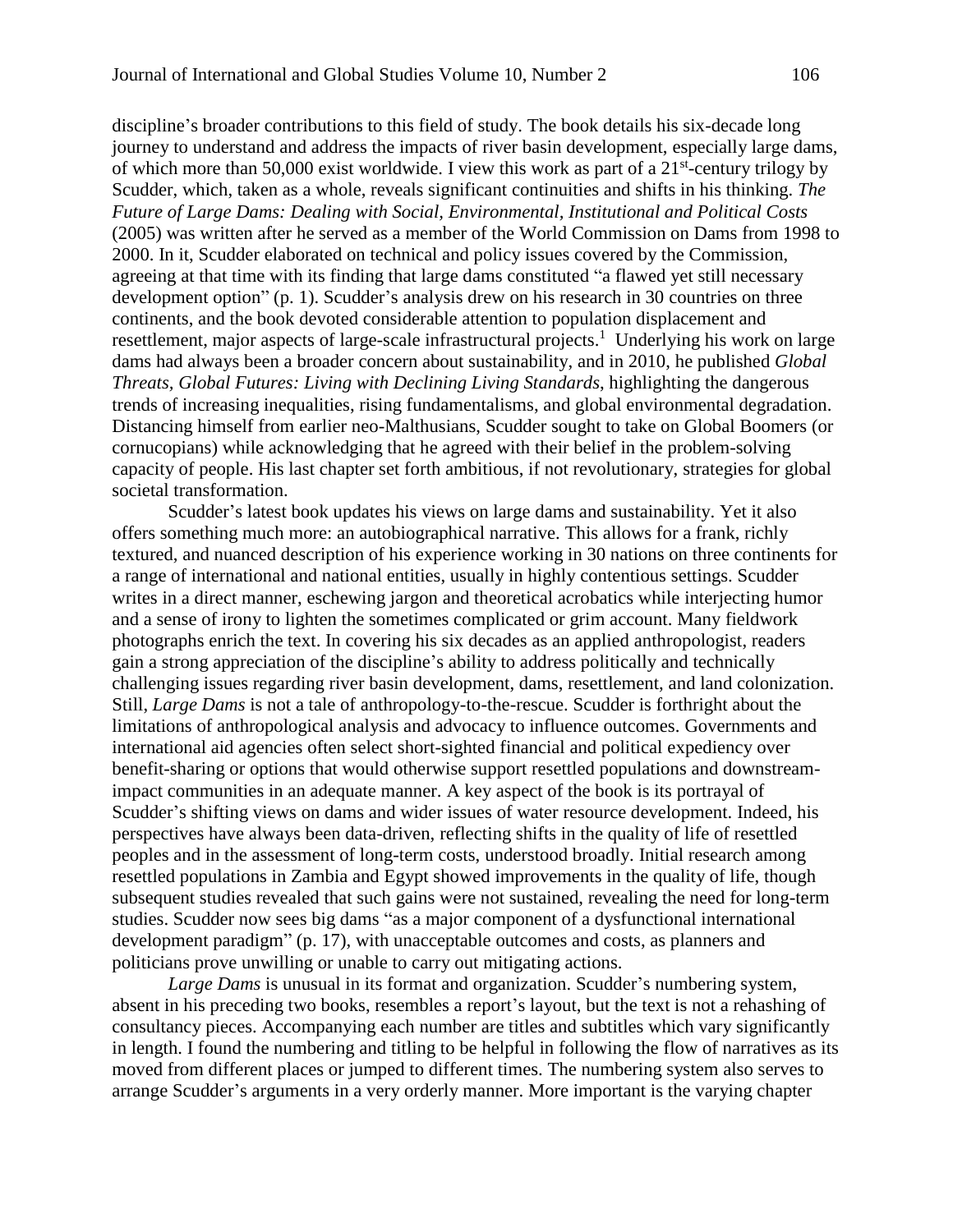lengths. The book opens with an introductory chapter that essentially provides a summary timeline of his career. It takes up 25 pages. Chapter two, which runs almost 70 pages, elaborates on the start of Scudder's collaboration with Colson (from 1956 to 1973) and focuses on his own expanding expertise on resettlement and water resource issues, including his fieldwork related to Egypt's Aswan dam, as well as research in Nigeria, Ivory Coast, and Zambia for entities such as the United Nations Food and Agriculture Organization (FAO) and World Bank. The chapter furnishes a lively account of the complicated politics and procedures associated with these organizations, especially as they were unfamiliar with working with an anthropologist. One gets a strong sense of Scudder's own rapid learning in dealing with bureaucracies, including how to deliver persuasive findings based on ethnographic data. It also describes his family within the context of his career progression from advanced graduate student to tenured professor at the California Institute of Technology (Caltech), the only anthropologist on campus.

The third chapter, in 118 pages, presents the activities of Scudder and his colleagues at the Institute for Development Anthropology, a non-governmental organization that Scudder founded with Michael Horowitz and David Brokensha in 1976. A pioneering effort by applied anthropologists to gain greater control over development practice and policy, the IDA lasted more than two decades. In addition, the IDA's work worldwide on river basins and resettlement was its "most important single topic" (p. 153). Scudder had the idea of an anthropology-based consulting firm as early as 1960, but it took combining efforts with Horowitz and Brokensha, also academics with extensive applied experience, to pull it off. They were united in favoring development policies and practices that provided opportunities to poor communities. The three anthropologists funded it by utilizing their own consultancy earnings, and the IDA's fortunes were always tied to contracts. The 1980s were fruitful years, with several projects related to resettlement. The New Lands Settlement Project, sponsored by the US Agency for International Development (USAID), for example, studied spontaneous, voluntary, and involuntary settlement, utilizing a systematic literature review as well as fieldwork in Egypt, Sudan, Sri Lanka, and Nepal. It concluded that "worldwide, the large majority of settlers behave in the same way during the settlement process" and generated a four-stage analytical framework for further study (p. 112). By 1990, the IDA's revenue reached more than \$1.7 million. A significant part of that total came from a three-year World Bank contract awarded in 1988 to examine resettlement in areas being cleared of Onchocerciasis, a severe eye and skin disease affecting millions of people in West Africa. The IDA's fortunes rapidly declined in the early 1990s, reflecting in part decreasing support from USAID. By 1994, when Scudder largely ended his consultancy work, the IDA was barely surviving, its staff greatly reduced. Despite efforts by Horowitz to keep it going, it closed in 2003. Overall, the chapter furnishes a rich history of the IDA's wide-ranging activities, including Scudder's own multi-year engagement with Sri Lanka's Accelerated Mahaweli Project and Botswana's Okavango Integrated Water Development Project. He notes that one of the IDA's chief legacies was the support of young anthropologists, including research associates Muneera Salem-Murdock, Peter Little, Michael Painter, and Thomas Painter.

Chapter four portrays Scudder's "increasing disillusionment" with the planning and managing of large dams, focusing on his disappointment with the World Bank. It takes up only 30 pages. Scudder's lecture to World Bank officials in 1977 criticized their lack of adequate involuntary resettlement policies and failure to catalyze any resettlement policies into action. He worked with Michael Cernea, the World Bank's on-staff anthropologist, to formulate guidelines. In subsequent roles as World Bank consultant or a member of its independent Panel of Environmental and Social Experts (which dealt with contentious projects), Scudder promoted the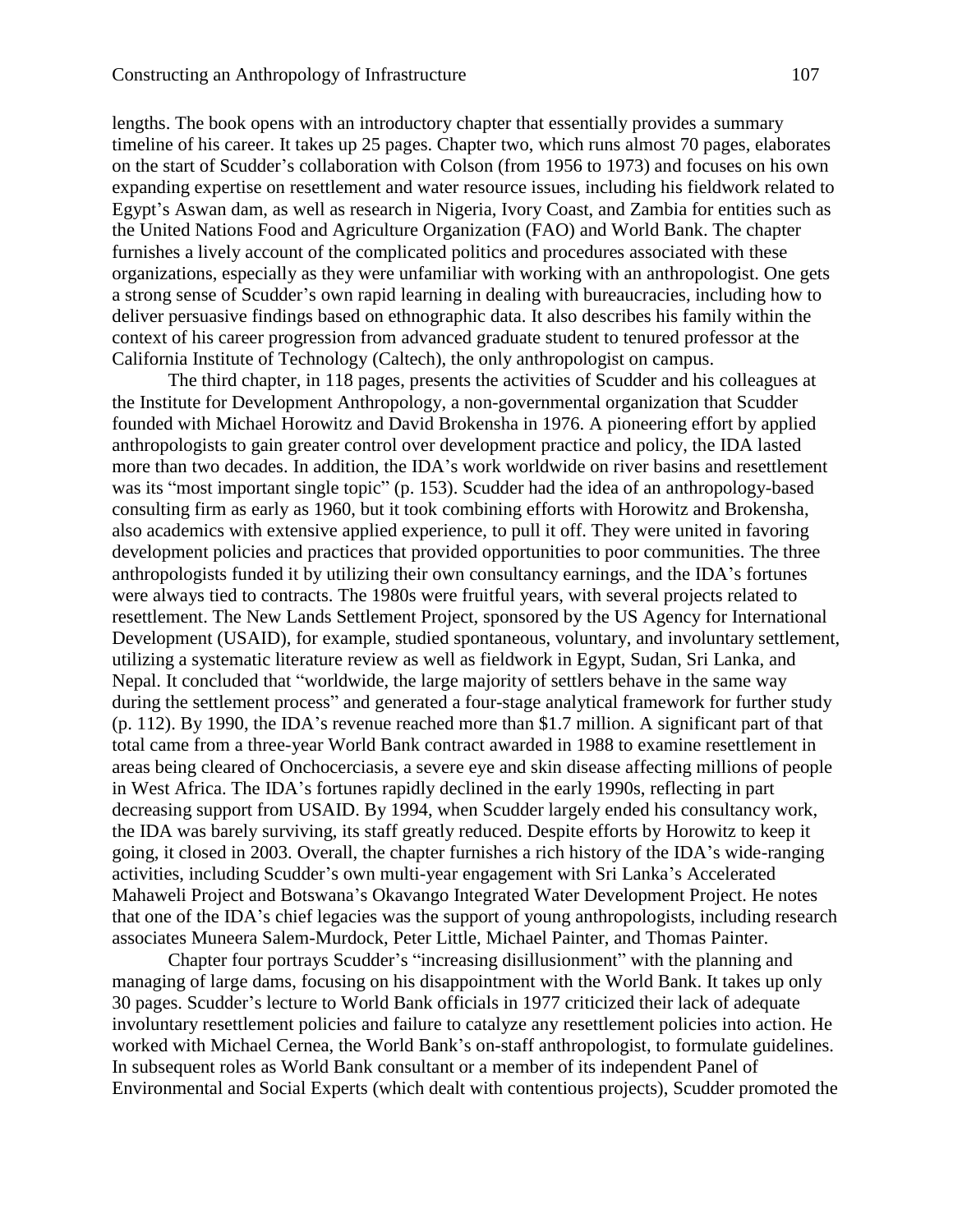implementation of resettlement policies in different settings, including China, Laos, Lesotho, and India. What emerged over the years in places such as India, Zambia, and Lesotho were repeated instances of the World Bank failing, or only reluctantly, fulfilling its obligations, often letting down resettled communities. Scudder claims that by 2000, the World Bank's management concern for social and environmental policy were in retreat. Confirmation was provided by its rejection of the World Commission on Dams guidelines, the World Bank preferring to "'reengage with high-reward-high-risk hydraulic infrastructure" (p. 242). Scudder's brief Chapter five (only five pages) cites four experiences that influenced his decision about large dams not being cost effective in the long run. Among the deciding factors were a statistical analysis he carried out with John Gay on large-dam resettlement and several recently published studies. His change of mind is a testimony to life-long learning.

Although *Large Dams* focuses largely on Scudder's anthropological activities, its last chapter consists of a Postscript about the personal lives of he and Eliza, his wife and companion of 67 years. Those seeking insights in Scudder's character and motivations may want to start with it. A self-described loner while growing up, he acknowledges the influence of his father, who left his post as a literature professor at Swarthmore in 1945 to set up the Center for Information on America, a not-for-profit organization that furnished educational materials to working class and young people. Becoming a passionate birder, mountaineer, cross-country hitchhiker, husband, and father proved formative experiences for Scudder, with serendipity also playing a role as he undertook studies, mainly at Harvard. Classes on Africa during a postgraduate year at Yale were "invaluable" in his ultimate career decisions (p. 273). Scudder emphasizes throughout the book that he had not originally intended to make a career of looking at dams, though it turned out to be a topic that matched his interests and personality. Scudder approvingly quotes the characterization of him by Kader Asmal, the South African anti-Apartheid activist and minister who chaired the World Commission on Dams: "Ted's research was never motivated by anything more than an insatiable drive for answers to questions most would rather not ask" (p. 255). *Large Dams* provides overwhelming evidence of the veracity of this assessment of Scudder.

Scudder's autobiographic approach allows for rich descriptions of his fieldwork experiences and his colleagues. For example, he provides a keen portrait of Elizabeth Colson as person and scholar and says that her book *The Social Consequences of Resettlement* remains "the best single source on development-induced involuntary community resettlement" (p. 3) to this day. The pioneering roles of Michael Horowitz (who died in 2018) and David Brokensha (who died in 2017) in the anthropology of infrastructure are also well-represented in the chapter on the IDA. The book is not simply an account of the past but has much to say that is relevant for those interested in the future of anthropology of infrastructure. Lastly, the work is important in telling the story of Thayer (Ted) Scudder himself, a distinguished and truly unique anthropologist.

#### **Notes**

 $\overline{a}$ 

 $<sup>1</sup>$  At least 40 million people, if not double that number, had been compelled to move due to dams. Elizabeth Colson</sup> and Scudder pioneered resettlement studies among the Gwembe Tonga in Zambia during the 1950s—their ethnographic analyses continuing to the present under subsequent scholars, a unique decades-long record of coping with infrastructural development.